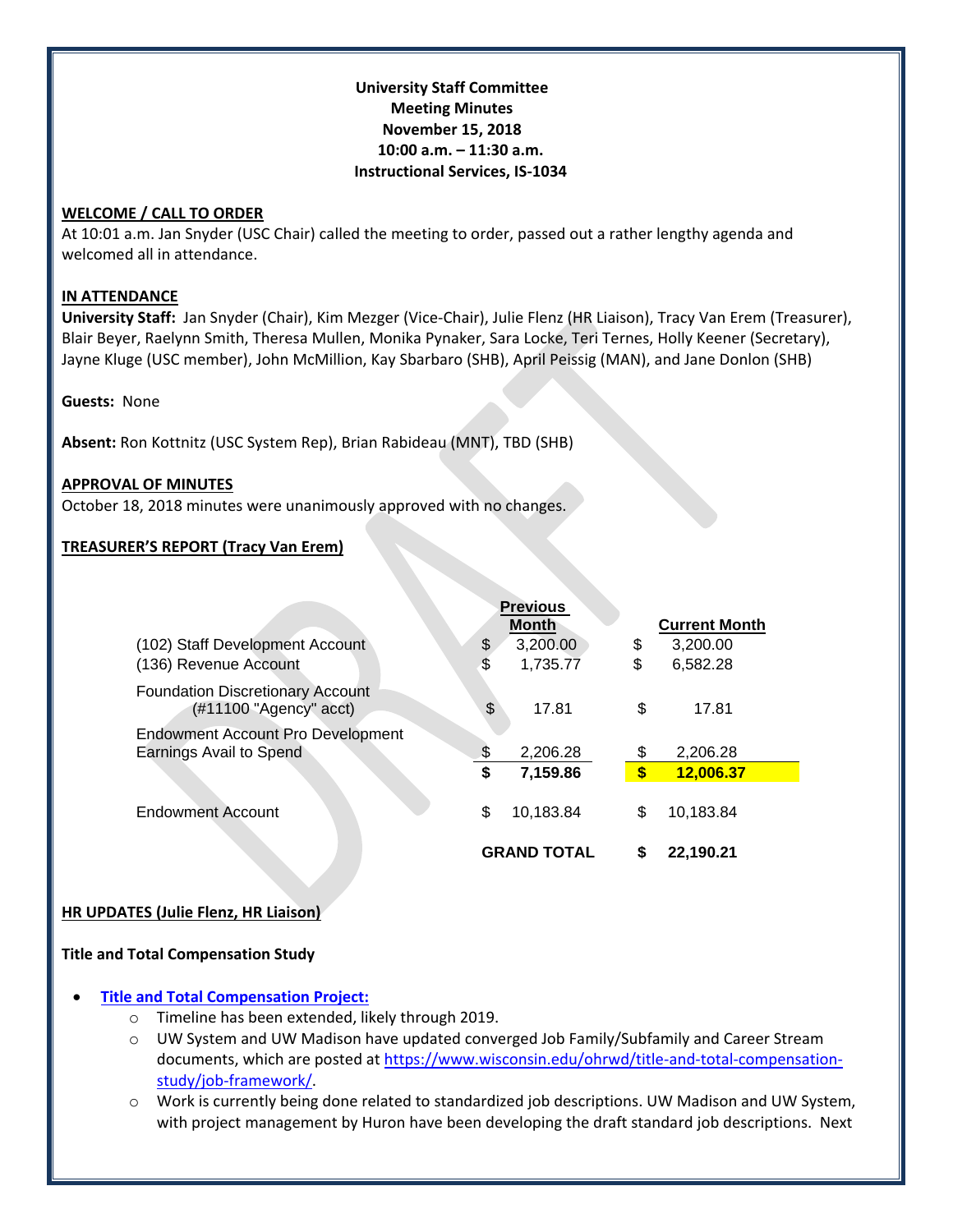step is subject matter expert review of those draft descriptions, which will be taking place now through the end of December.

- $\circ$  Benefits Preference Survey designed to assess employee preferences regarding available benefits and determine if current programs are meeting employees' diverse needs. Participants to include all benefits-eligible employees. Target survey dates are November 28 through December 14, with results anticipated in February, 2019. Employees should watch for an e-mail from [UniversityofWisconsin@mercer.com](mailto:UniversityofWisconsin@mercer.com) on November 28<sup>th</sup>. Survey will be electronic through a secure site and responses will be confidential.
- o For the latest updates, please review UW System's website and project update presentations: <https://www.wisconsin.edu/ohrwd/title-and-total-compensation-study/>
- **FY 2018-2019 Pay Plan:** FY18-19 budget included a budgeted 4.04% pay plan (to be implemented in 2 compounded installments effective 6/24/2018 and 12/23/2018 for bi-weekly employees). Merit based pay plan, which required employees to have satisfactory performance and completion of online compliance training. Pay Plan Notices were sent out to eligible employees in late June.
- **Performance-Based Funding:** Chancellor sent out a memo to campus on October 1<sup>st</sup> regarding the second phase of Performance-Based Funding distribution. Performance-based funding is separate and distinct from pay plan dollars. Phase 1, in June of 2018, set \$15 per hour as the lowest compensation rate paid to any employee in a permanent or ongoing position at the University. Second phase of distribution will be based upon merit, in accordance with the [Compensation and Pay Plan Policy \(I. iii\).](http://www.uwgb.edu/UWGBCMS/media/policies/files/Comp-and-Pay-Plan-Policy-Final.pdf?ext=.pdf) Guidelines for requests were included with the Chancellor's memo. Any questions about the distribution process can be directed to the Vice Chancellor or Cabinet-Level Director for your area.
- **Project Coastal (HR-related):** Welcome letters went out to all transitioning UW Colleges employees from the Chancellor in mid-June. A special HR Connect went out on July  $2^{nd}$  to UW Colleges employees with additional information about HR Staff and university programs (Wellness, ERGS, professional development, etc.), and transitioning employees are receiving all HR Connect newsletters. HR held office hours on the campuses in July, August, and September and we will be evaluating (in coordination with CEOS) future presence on the campuses. UWGB HR has been working closely with Colleges HR to try to make the transition as seamless as possible for employees.
- **Policy updates (informational only):**
- **University Staff New Employee Mentors** I am in need of new employee mentors. You will be assigned a new employee and we ask that you connect with them for about 6 months, take them on a campus tour, invite them to a USC meeting, encourage them to attend events on campus, etc.

## **New Employees:**

- **University Services Program Associate** Continuing Education & Community Engagement: Incumbent Crystal Williams **–** Tessa Tilot was hired and will start on 11/27/18
- **Facilities Maintenance Specialist** Facilities: Incumbent Adam Calewarts Fredric Jonas was hired and will start on 1/7/19
- **Facilities Maintenance Specialist** Facilities: Incumbent Joe Schmitt Mike Joachim was hired and will start on 12/10/18
- **Campus & Executive Officer Assistant** Sheboygan Campus Sue Machuca was hired and started on 10/23/18

## **Positions Being Recruited:**

- **HVAC Refrigeration Specialist Advanced** Facilities Management: Incumbent Jim Carncross
- **Inventory Control Coordinator** Facilities: Incumbent Peggy Van Rixel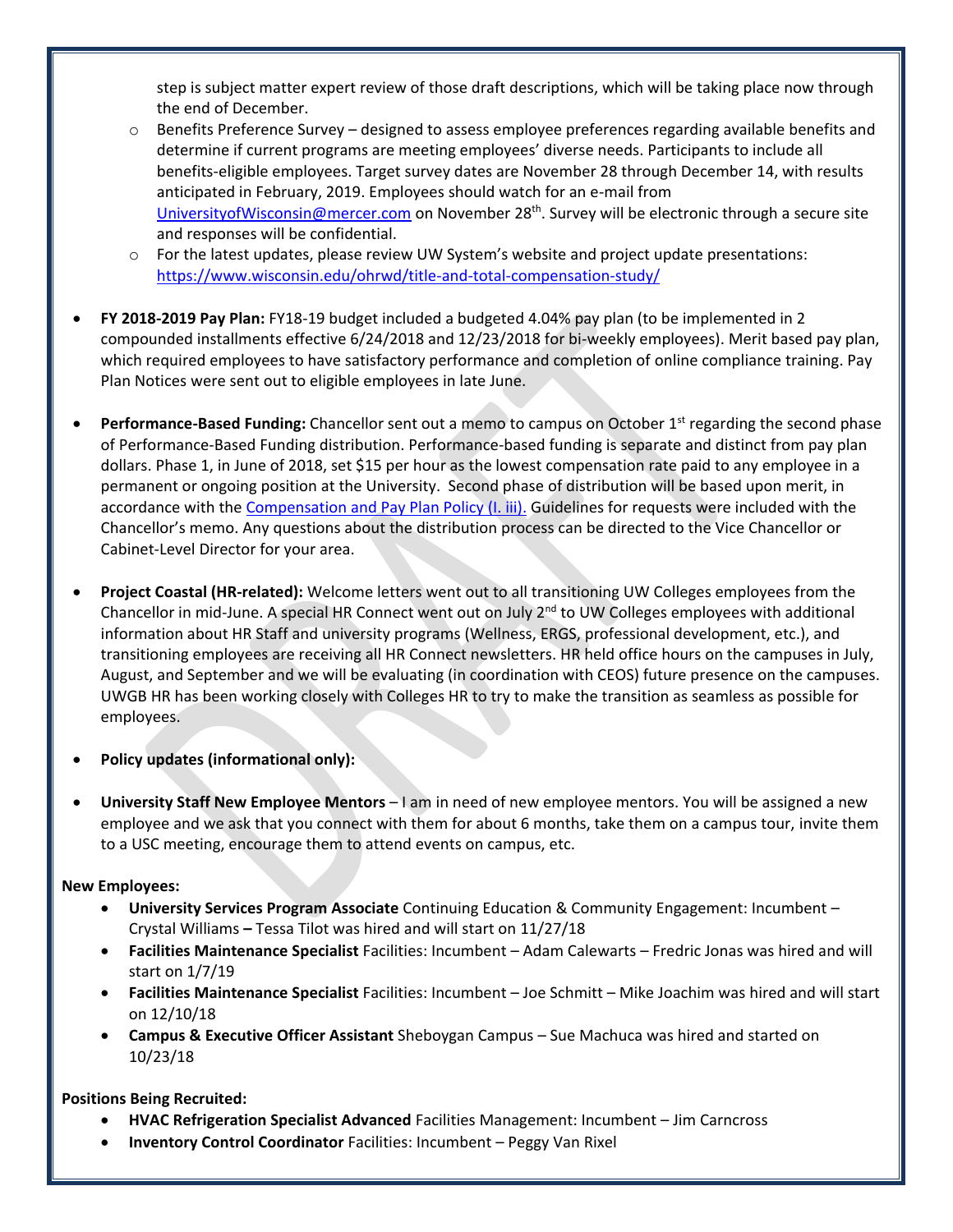- **Financial Specialist Senior** Controller's Office: Incumbent Terri Greve
- **University Services Program Associate** Marinette Campus Incumbent Linda Hornick
- **Academic Department Associate** Humanities, Music, Art & Design, Theatre & Dance: Incumbent Pang Yang and Janet Gomez

An additional note regarding the  $2^{nd}$  phase of performance based funding (per Holly Keener) – The Provost announced at the Faculty Senate meeting yesterday that the requests for this merit pay were discussed during the Position Review Committee (PRC) meeting on Tuesday. They will be approved at the next PRC and letters to the recipients of these funds are scheduled to go out the Friday after Thanksgiving.

## **Professional Development Committee Report (Teri Ternes, Chair)**

The committee is reviewing different venues for the fall conference. They have two dates they are looking at for the conference next year but are not ready to provide any further details. The conference WILL be on a Friday. Teri asked for speaker suggestions if anyone has any thoughts. They are also planning and finalizing the winter social – the Provost committed \$300 for this event. Trauma Informed Care 1 was well attended and donations for the food cupboard were well received. TIC 2 registrations will be open soon.

The question of whether there was ever any closure on the issue of paying for professional development if an employee then leaves the university? There has been some discussion about this, but there really is no way to enforce a policy. We can ask for a statement of continued employment, but there's no way we can require it. Teri will put this on her next committee agenda.

## **Personnel Committee (John McMillion, Chair)**

The committee met with Christopher and Megan in HR. They plan to put together a handbook/guidebook on how to handle specific situations that come up with employees. This handbook will be something that is handed down from chair to chair. There is no estimated timeframe for this as a deliverable, but they all committee to getting it done.

## **Election Committee (Holly Keener, Chair)**

We are still waiting to fill the vacancy for the Sheboygan rep. Holly asked their faculty senator to mention to the campus that we need a replacement. We'll also be working on the preference survey with SOFAS soon. Otherwise, not much happening at this time. We have a retirement coming up and need to be aware of the process – Vice-Chair takes over the chair position until the end of the current term, which will be June 30, 2019.

## **System Rep Report**

Ron was not able to attend our meeting today, but he did send a report from the most recent UW System Rep meeting that Jan read:

*On Wednesday November 7 I sat in on a teleconference with the rest of the UW System University Staff reps and System President Ray Cross. UW Shared Services executive Director Steve Wildeck gave a presentation to those who were present on how shared services will work. He stated that operationally it will function as a separate organization from any school or System.*

*For more information on what shared services is and will do go t[o https://uwss.wisconsin.edu/](https://uwss.wisconsin.edu/) There has been (or will be soon) a customer counsel created to advise UW Shared Services on how to operate.*

*It was also stated that this move to shared services may require people doing some of the jobs that will be shared services on campuses now to do other things.* 

*There was also discussion of the loss of good colleagues due to morale issues and what some perceive as a*  hostile work environment. Unfortunately there weren't any specifics that were able to be brought up, it *was just kind of general sense. One thing President Cross did say during this discussion was that we're*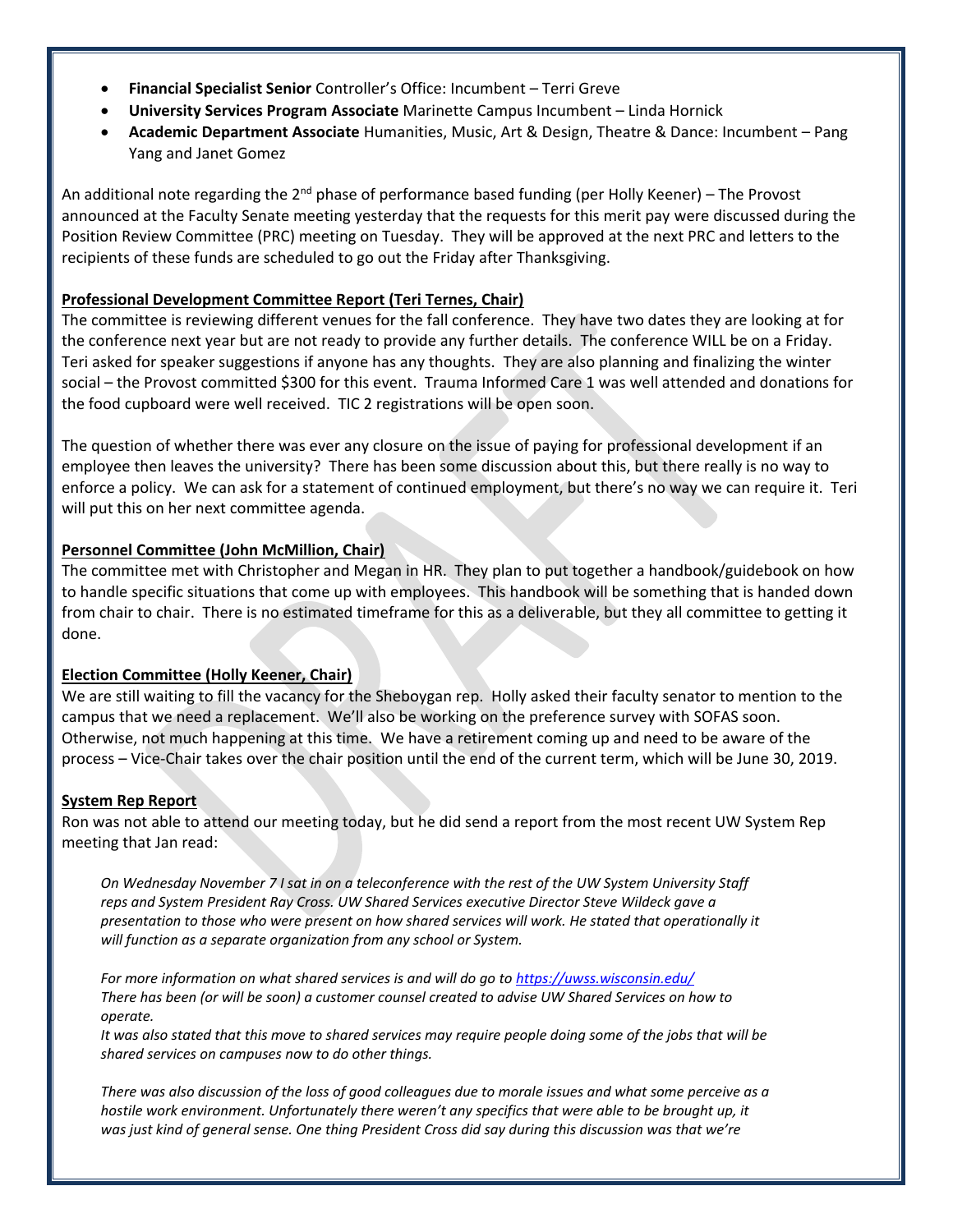*going to pay people better. There may be less people but they'll be paid better. But with that there will also be higher expectations.* 

*We also talked about University Staff's concern that we will not be included in the restructuring and in Shared Services and there was concern that it could end up like the HRS implementation if we are not. We also learned of a pilot program called UW-Lead that was rolled out at UW System Administration to develop talent. Shenita Brokenburr will be working with the University Staff reps to create a professional development strategy across the UW.*

*On Friday November 9 I teleconferenced in to the System Reps meeting at the Pyle Center. I did miss a portion of the meeting due to issues they were having on site with connectivity. There was continued discussion about the same items that were discussed the previous Wednesday.* 

*In the joint session they mainly discussed the changes to CEOEL (Continuing Education, Outreach & E-Learning) which was part of UW-Extension but will now be attached to System to spotlight their role. They will also be changing their name to UW Extended Campus. Their goal is to better attract and help nontraditional students succeed because currently the University of Minnesota serves more Wisconsin nontraditional students than UW System. How they will operate is they will front the money to campuses to develop new collaborative programs (like the Bio-Technology Masters program that UWGB is a part of)* and fund it until such time as it hits the break-even point. After the break-even any money generated will *be distributed amongst all the participants.*

#### **Faculty Governance**

**Faculty Senate** meeting – Holly provided a brief summary of the Faculty Senate meeting (see Faculty Senate minutes on the SOFAS website [Faculty Senate Minutes Nov. 14, 2018\)](http://www.uwgb.edu/sofas/structures/governance/senate/agendas/draft%20minutes%2011-14-18.pdf).

**Campus Master Plan Committee Meeting** – There has not been a meeting of the Master Plan committee but the members did receive an email from Sheryl Van Gruensven with an update of progress. Holly agreed to attach the email to these minutes (see attached).

## **NEW BUSINESS**

#### University Staff By-Laws discussion

A motion to approve the bylaws as proposed (attached) was offered and seconded. This motion to approve includes the addition of "Human Resources" on page 7 (Section C.2.c). After a relatively brief discussion the motion was approved unanimously. Jan will send the approved, proposed By-Laws to all University Staff to review prior to the University Staff Assembly in January. As a point of information, Jan explained that once these changes are approved, we do not need any further approval from the Chancellor or System. They will be uploaded to our website and recorded in the SOFAS office.

#### Search and Screen procedures for administrative appointments

The University Committee decided NOT to bring the proposed amendments to the Faculty Senate as indicated in the document attached to today's USC agenda. Because the Provost search is just getting underway, they decided that it would be best to wait until later in the semester so as not to make it look like the changes were being required by the Chancellor. These were changes that were in the works before the Provost announcement his resignation.

Jan reminded us that the Chancellor is looking for some University Staff representatives for the Provost Search and Screen. If anyone is interested in being a part of this search, please send an email to Jan. The Chancellor would like to have our suggestions for candidates for the committee by December  $14^{\text{th}}$ .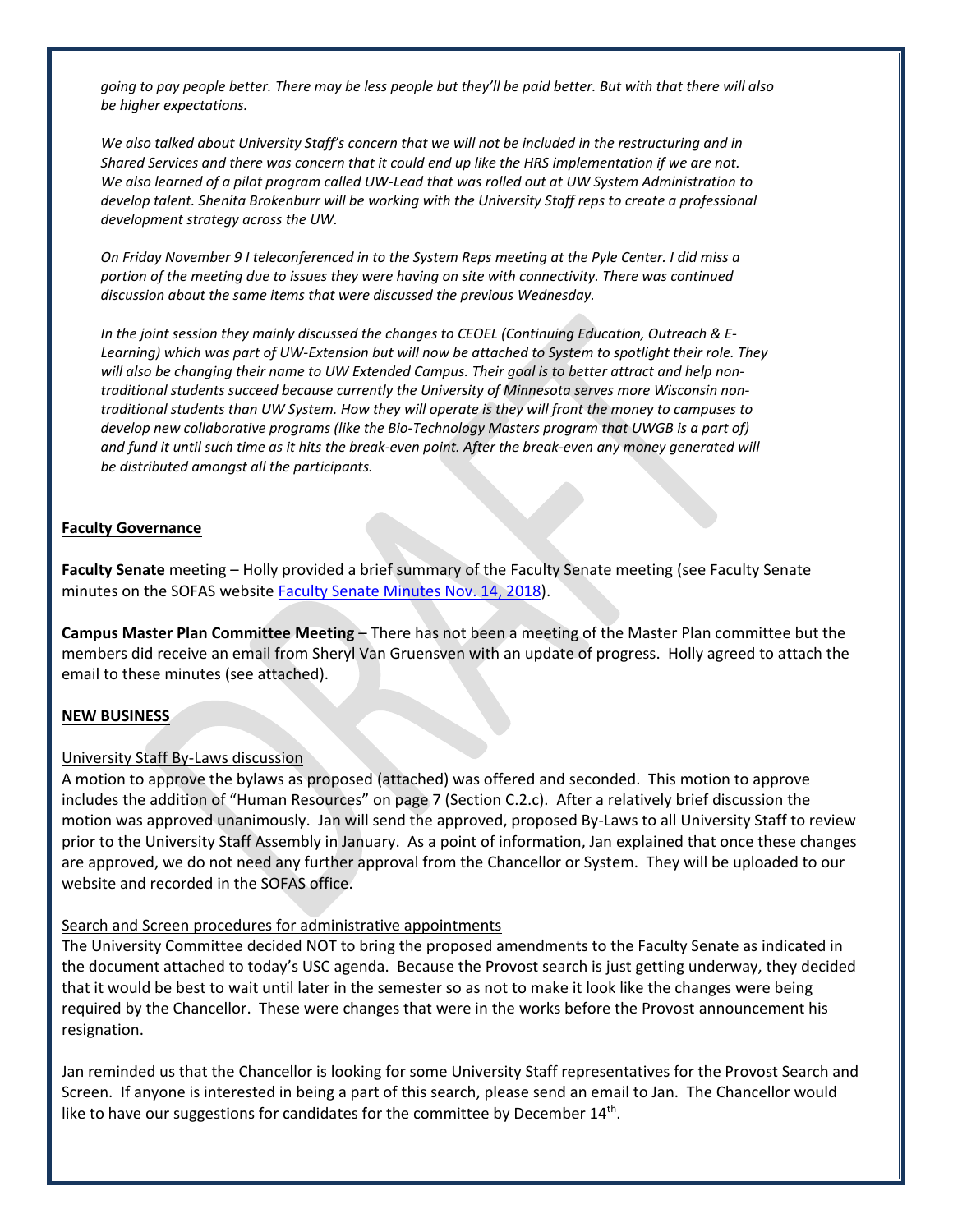A quick FYI: Following Jan's retirement, her position in the Provost office will split. Commencement will be removed from the responsibilities of this position and is moving over to Student Life as an Academic Staff position. The other parts of this position will become a full-time position in the Provost office with other duties within the Provost area being added to make it a 100% position. Recruiting for Jan's replacement will probably begin in January.

## **ADJOURN**

Meeting adjourned at 11:45-ish a.m.

**Next Meeting**: December 20, 2018, 10:00 a.m., IS 1034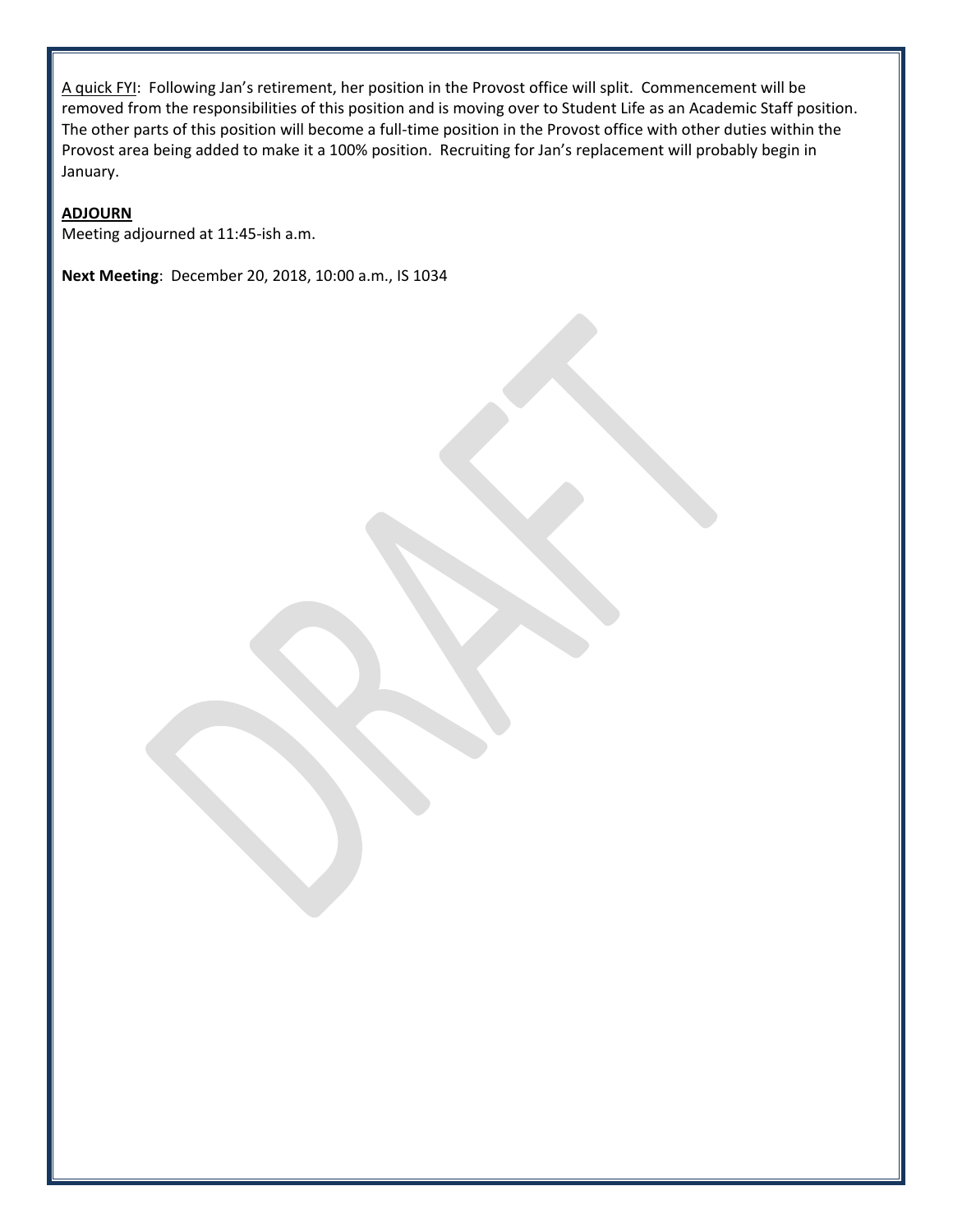# **Keener, Holly**

| From:    | Van Erem, Tracy                                                                                                                                                                                                                                               |
|----------|---------------------------------------------------------------------------------------------------------------------------------------------------------------------------------------------------------------------------------------------------------------|
| Sent:    | Friday, November 9, 2018 2:16 PM                                                                                                                                                                                                                              |
| To:      | Gomez, Guillermo - gomegf03; Hrivnak, Katrina; Keener, Holly; Kennerhed, Fred; Lo Lee,<br>Mai; Lowery, J. Vincent; Mahfuz, Mohammad Upal; Mezger, Kim; Mueller, Paul; Niemi,<br>Lynn; Pinkston, Paul; Schulz, Jeffery; Van Erem, Tracy; Van Gruensven, Sheryl |
| Cc:      | Van Erem, Tracy                                                                                                                                                                                                                                               |
| Subject: | Campus Master Planning Committee Update                                                                                                                                                                                                                       |

Good Afternoon,

With no significant matters to discuss at the Campus Master Planning Committee meeting scheduled for next week Wednesday, November 13<sup>th</sup>, we have decided to cancel the meeting.

Please find below a synopsis of the projects being conducted on campus from Jeff Schulz, Campus Facilities Planner.

Thank you,

Tracy Van Erem UNIV. EXECUTIVE STAFF ASST./ BUDGET COORDINATOR

............................................................................................

Business & Finance, CL830 UW-Green Bay, 2420 Nicolet Drive, Green Bay, WI 54311 **tel:** (920) 465-2699 | **e-mail:** vaneremt@uwgb.edu | **web:** www.uwgb.edu



A synopsis of three major planning projects being conducted on campus. They are:

- 1. **Residence Life Master Plan**: The Res Life Master plan is being finalized now and should be ready for a final presentation on campus some time during the first week in December. The study has been presented to the UVHI Board for consideration by the consultant Epstein – Uhen Architects of Milwaukee and one final review of the existing physical conditions of the UVHI housing stock is also being done by BSA, a local firm. Their results and recommendations will also be incorporated into the Campus Master Plan Update. This plan will likely recommend that UVHI build a new dorm structure for 300‐400 freshman students on land swapped with the State. When completed, this will result in eventual demolition of several smaller 60 +/- bed units. This would make more room for additional dorm buildings in a long range growth plan.
- 2. **Cofrin Library Renovation and Use Study:** This project is Campus funded and will be scheduled for Architect – Engineer selection by and through the DFDM in Madison in December. Once A/E selection is made, there will be a kickoff meeting on campus with the Committee, State Project Manager, UW‐System reps and the A/E team to fully review the project scope. From that meeting the A/E will prepare a fee proposal to DFDM and a contract can be prepared. That usually takes 4‐6 weeks. Therefore the Library Study Committee won't really get moving until about mid‐February. We're hoping for a study duration of 6‐ 9 months from that point. The Library Study Committee consists of Paula Ganyard, Eric Arneson, Sheryl Van Gruensven, Greg Davis, Paul Pinkston, Janet Bonkowski, Fred Kennerhed, Holly Keener, Caroline Boswell, Mohammad Muhfaz and myself. The committee will only guide and advise the consultant in their